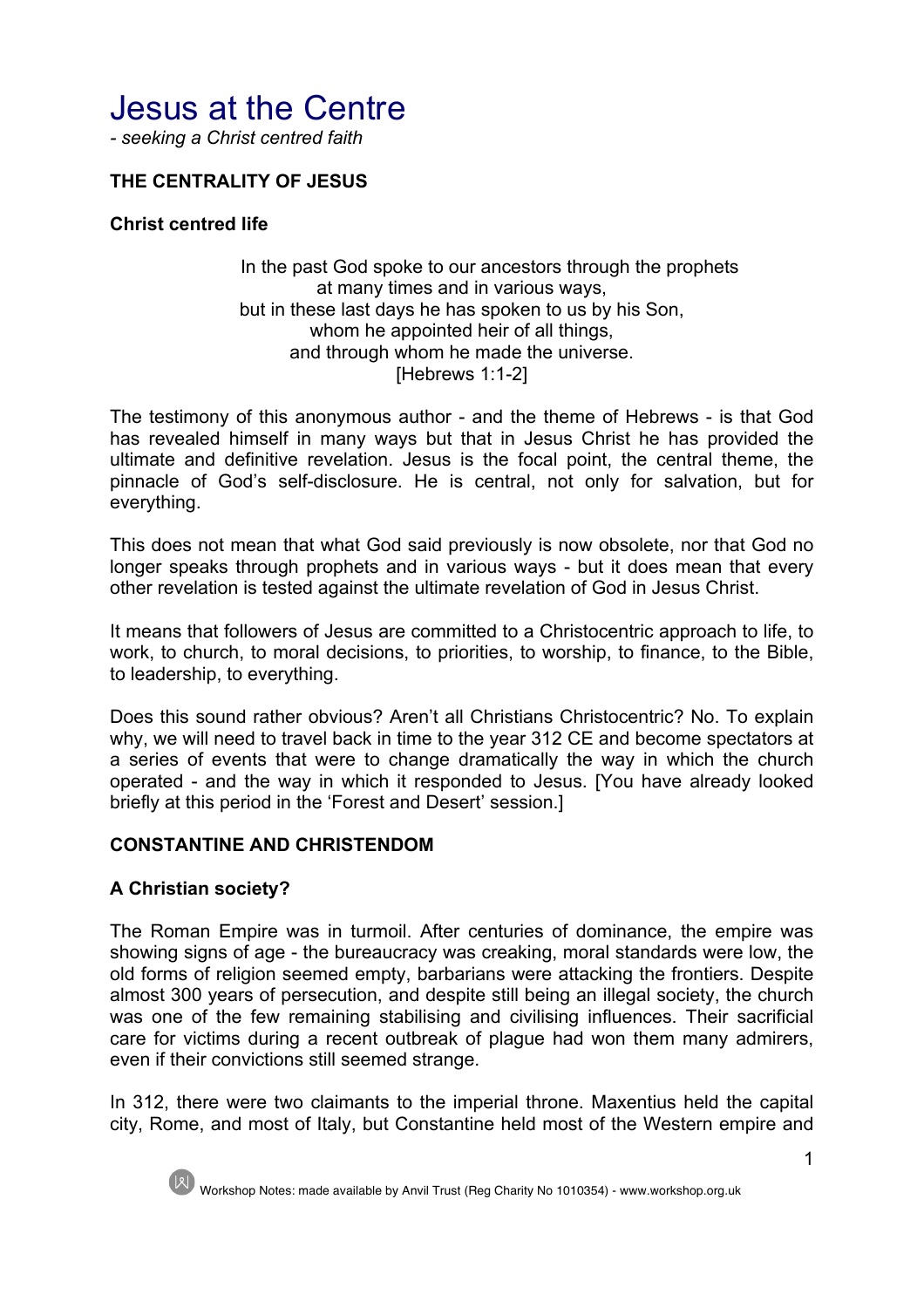had marched on Rome. In October 312, he was camped north of the city preparing for what would be the show-down with his rival, but worried because he did not have the resources for a long siege. Then something unusual happened.

According to both Christian and pagan writers of the time, Constantine had a vision, in which he saw the sign of the cross with the sun rising behind it, and saw or heard the words 'In this sign conquer'. In response, Constantine had the sign of the cross painted on to his soldiers' equipment.

To everyone's surprise, Maxentius decided to risk a battle outside the city walls and Constantine's army won a decisive victory, forcing their opponents back across the Milvian Bridge into the city. Constantine became emperor, convinced that the God of the Christians had given him victory.

Historians have argued for centuries about whether Constantine was genuinely converted, but what is certain is that he saw Christianity as a force that could unite and revive his crumbling empire. The persecution ended, Christianity became a legal religion and Constantine invited church leaders to assist him in making the Roman Empire a Christian society.

In the following decades it seemed like revival - massive church growth, wonderful new church buildings, changes in laws and customs, church leaders taking on political and social roles, Constantine ruling as a Christian emperor. By the end of the century, Christianity had become the state religion, the *only* legal religion, and it was pagans who were being persecuted. The system known as *Christendom* was coming into being, an alliance between church and state that would dominate Europe for over 1000 years and which still impacts the way Christians think and act.

# **THE CHRISTENDOM SHIFT**

# **Different opinions**

Two opposite assessments have been made of what happened in the fourth century:

- That this was a God-given opportunity which the church rightly seized and which ensured the triumph of the church and of Christianity in Europe
- That this was a disaster that perverted the church, compromised its calling and hindered its mission, achieving through infiltration what 300 years of persecution had failed to achieve. That this was not the triumph of the church over the empire but the triumph of the empire over the church

## **Character of Christendom**

Christendom meant:

- The adoption of Christianity as the official religion of city, state or empire
- The assumption that all citizens (except for the Jews) were Christian by birth

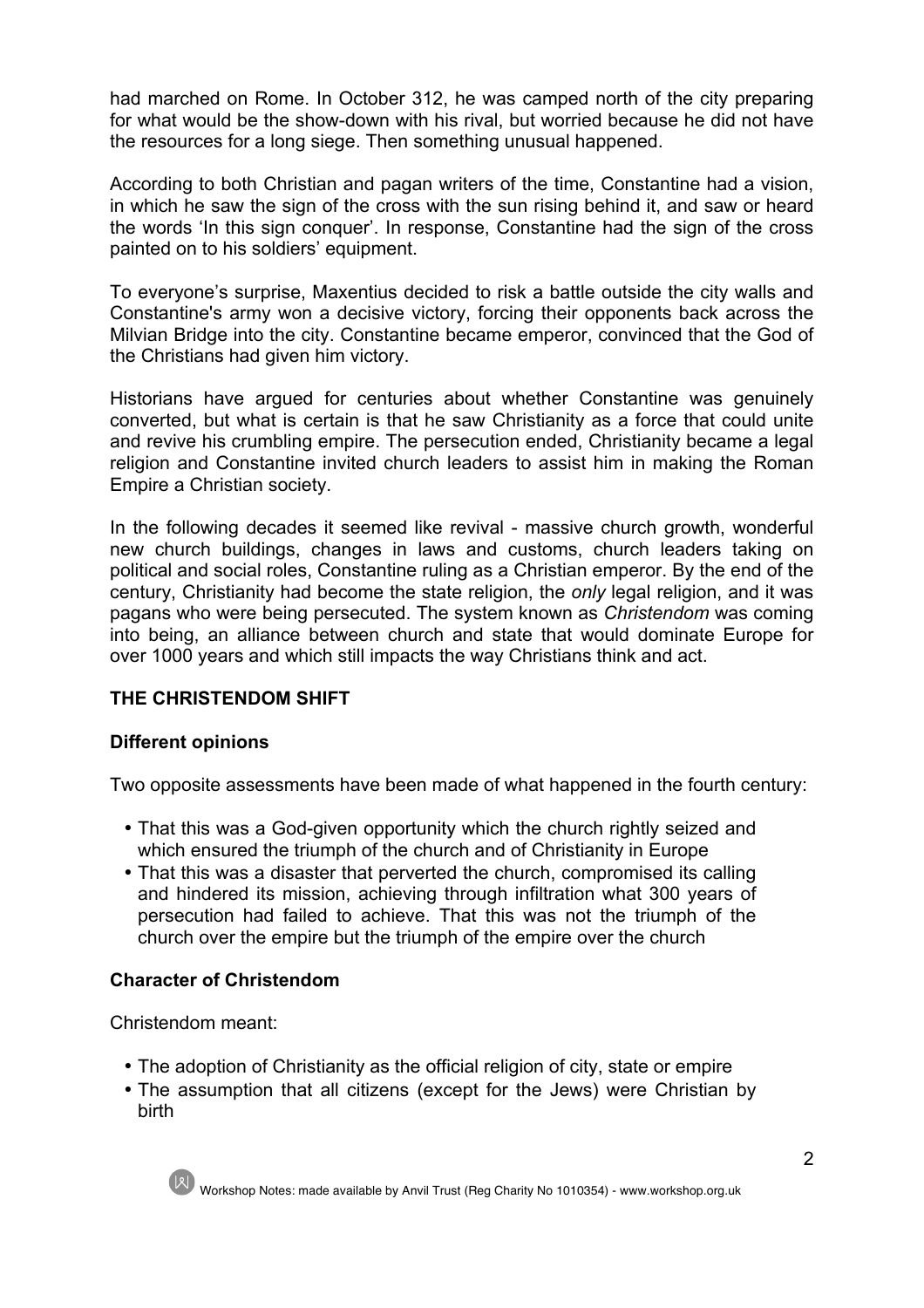- The development of a 'sacral society', where there was no effective distinction between sacred and secular, where religion and politics were inter-twined
- The definition of 'orthodoxy' as the common belief, determined by socially powerful clerics supported by the state
- The imposition of a supposedly 'Christian morality' on the entire population [although normally moral standards from the Hebrew scriptures were applied]
- A political and religious division of the world into 'Christendom' and 'heathendom'
- The defence of Christianity by legal sanctions to restrain heresy, immorality and schism, and by warfare to protect or extend Christendom
- A hierarchical ecclesiastical system, based on a diocesan and parish arrangement, which was analogous to the state hierarchy and was buttressed by state support
- A generic distinction between clergy and laity, and the relegation of the laity to a largely passive role
- Obligatory church attendance, with penalties for non-compliance
- The practice of infant baptism as the symbol of obligatory incorporation into this Christian society
- The imposition of obligatory tithes to fund this system

The basis of the Constantinian system was a close partnership between the church and the state. The form of this partnership might vary, with either partner dominant, or with a balance of power existing between them. There are examples from the 4th century onwards both of emperors presiding over church councils and of emperors doing penance imposed by bishops. Throughout the mediaeval period, power struggles between popes and emperors resulted in one or other holding sway for a time. But the Christendom system assumed that the church was associated with the Christian status quo and had vested interests in its maintenance. The church provided religious legitimation for state activities, and the state provided secular force to back up ecclesiastical decisions.

## **Contrasting views**

Supporters of Christendom have argued that this system enabled the lordship of Christ to be exercised over every aspect of society and that it demonstrated the triumph of the gospel. Enthusiastic church leaders spoke of the fulfilment of the Great Commission and of the arrival of the millennium. This was the basis of the early church historian, Eusebius' approval of Constantine, whose biography he wrote. More recently, Abraham Kuyper [quoted in Leonard Verduin 'Anatomy of a Hybrid'] has expressed similar approval of this development:

 *'When the first contest eventuated in this that the emperor bowed to*  Jesus, then… the kingship of Christ began to be triumphant in society…The kingship of Christ from this time on stood as a directiongiving power above the imperial power, which, in order to strengthen its influence, tried for an ever-increasingly close integration with the

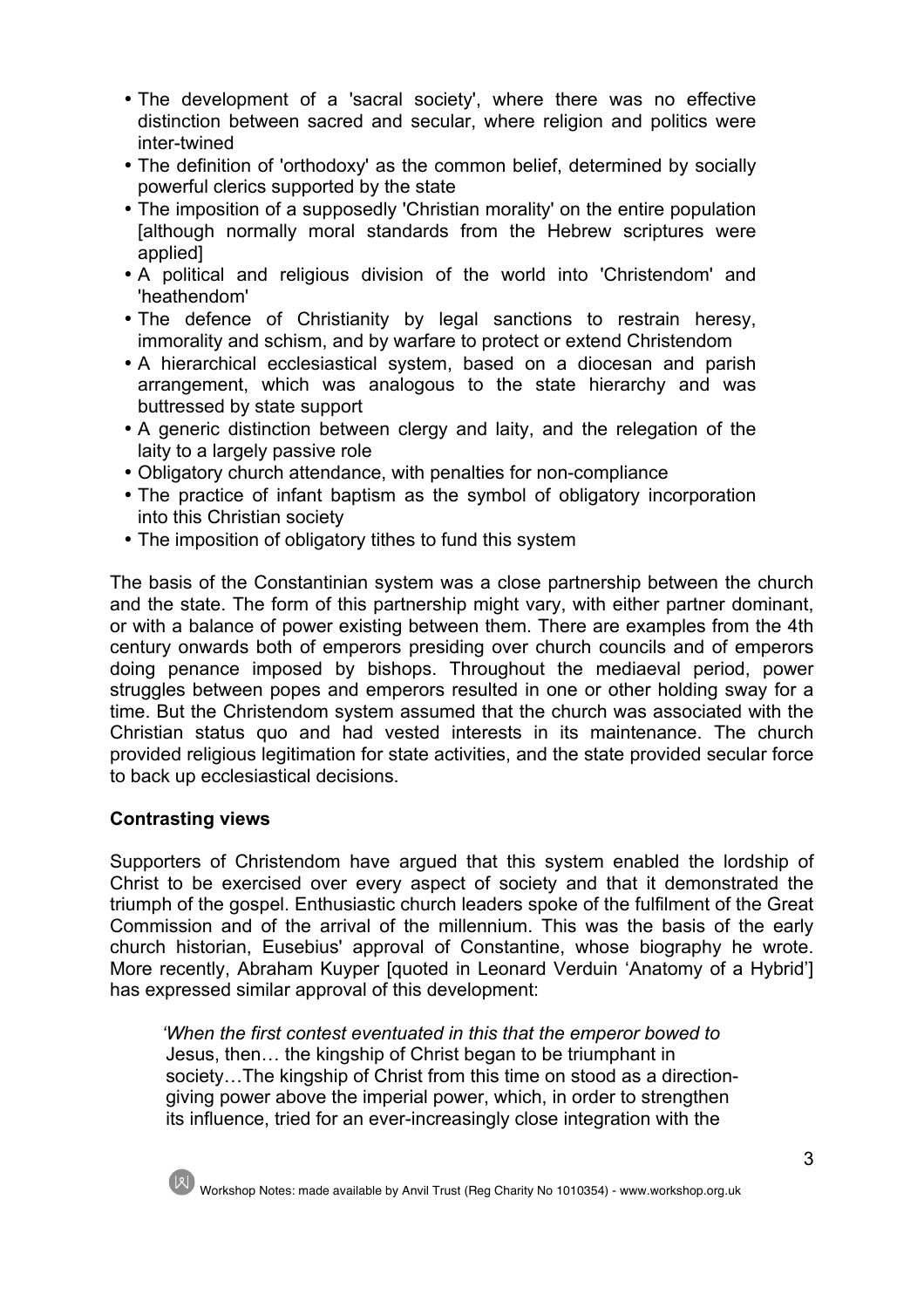kingship of Jesus…When in the fourth century persecution ceased and the imperial power evinced a readiness to accommodate itself to Jesus, the basic victory became apparent…This principal victory continued on during the entire course of the long period known as the Middle Ages'.

But opponents of Christendom have considered that this 'victory' was achieved at the expense of surrendering on many important issues and have judged that, in fact, Christianity had been conquered and domesticated. Rather than society being sanctified, the church had been secularised. They have pointed out that it is not easy to fit into the Constantinian framework certain key elements of the Christianity of the New Testament and the first three centuries. Constantinian thinking seems to have no place for elements of a New Testament vision such as:

- Believers' churches comprised only of voluntary members
- Believers' baptism as the means of incorporation into the church
- A clear distinction between 'church' and 'world'
- Evangelism and mission Jexcept through military conquest of or missions to 'heathen' nations]
- The supranational vision of the new Christian 'nation'
- Faith in Christ as the exercise of choice in a pluralistic environment where other choices are possible without penalty

## **Redefining Christianity**

Other elements of New Testament Christianity appear to be redefined within Christendom :-

- 'Church' is defined territorially and membership in it is compulsory; the voluntary communities called 'churches' in the New Testament are now called 'sects'
- A preoccupation with the immortality of the soul replaces the expectation of the kingdom of God, and the concept of the kingdom of God is either reduced to a purely historical entity, coterminous with the state church, or relegated to a supra-historical or future realm
- The church abandons its prophetic role in society in favour of a role that is primarily priestly, providing spiritual support for groups and individuals and sanctifying social occasions and state policies
- Discipleship is interpreted in terms of good citizenship, rather than commitment to the ways of the kingdom of God
- The church becomes primarily concerned about social order rather than social justice
- Persecution is imposed by those claiming to be Christians rather than upon them

Some contemporary writers have expressed agreement with the negative view of Christendom held by generations of dissidents. Jurgen Moltmann, for example, wrote ['The Power of the Powerless'] that for this apparent victory :-

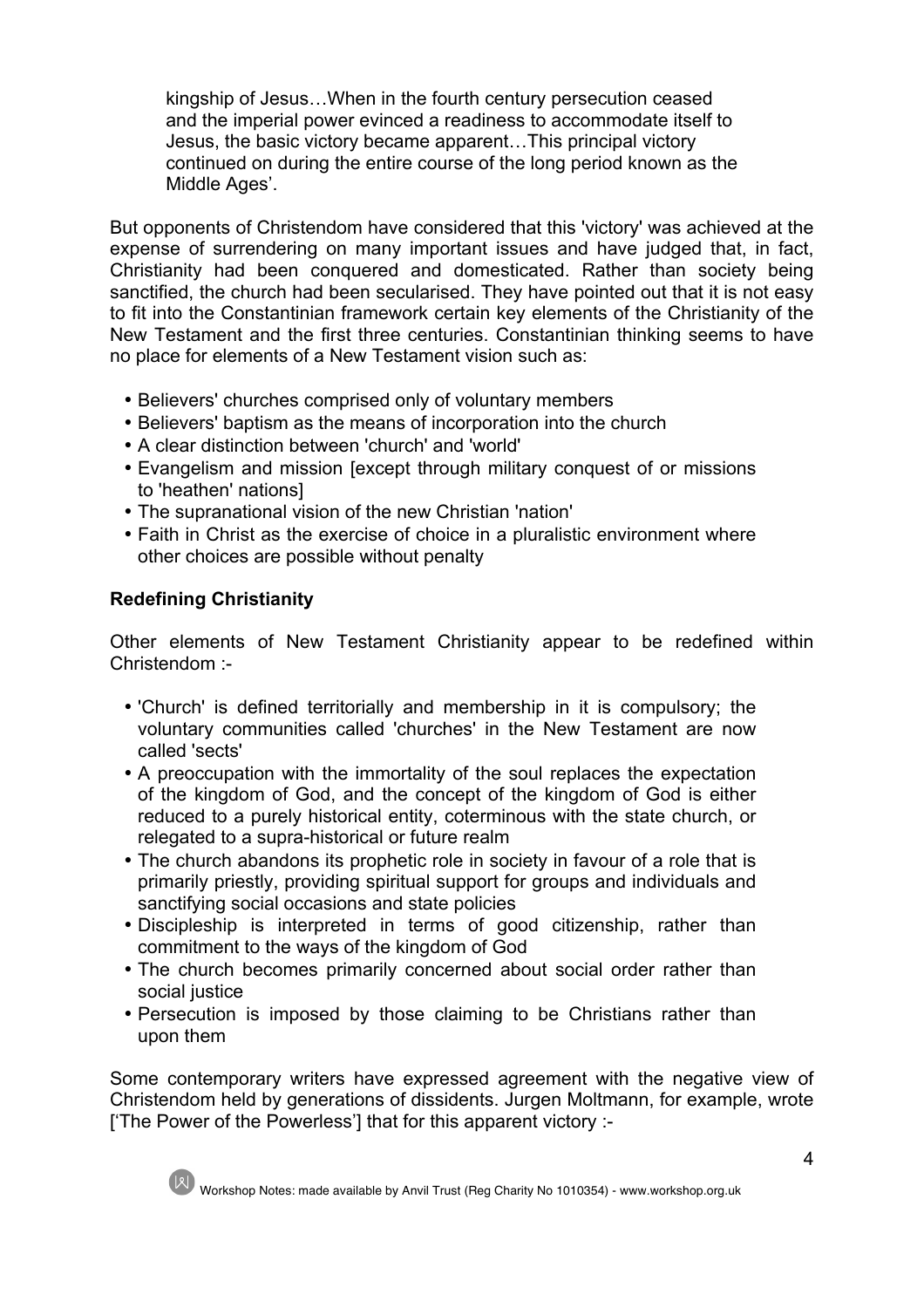'The church had to pay a high price: it had to take over the role of the political religion... Now the church was there for everyone. Its mission reached everywhere. But as what? It reached everyone only as a component part of the political order - as the state religion of the political government.'

Vinoth Ramachandra ['Gods That Fail'] argues :-

'A movement that proclaimed grace and practised justice, a faith that had at its centre a crucified man as the hope of human and cosmic transformation, could not have been converted to a religious civilisation like any other without serious damage to its very essence.'

Others have suggested that the church had no option in the 4th century but to accept imperial endorsement and that Christendom, despite its excesses, was a providential means of Christianising culture and advancing God's kingdom. Leslie Newbigin has concluded ['The Other Side of 1984] :-

'How else, at that moment of history, could the Church have expressed its faithfulness to the gospel which is a message about the universal reign of God? It is hard to see what other possibility there was at that moment. The experiment of a Christian political order had to be made.'

However this arrangement is evaluated, for three-quarters of its history the church in Western Europe has operated within a Christendom framework. Only in the first three centuries, in persecuted dissident movements between the 4th and 16th centuries, and in the last five centuries, has this mindset been challenged. Constantinian thinking has influenced every aspect of theology and biblical interpretation. Church leaders under Christendom soon realised that the New Testament provided inadequate guidelines for organising the kind of sacral society or hierarchical church which was emerging, but they found many helpful structures in the Roman Empire which they often justified by appealing to the Hebrew scriptures. The model of church that operated within Christendom seemed to its critics to be an Israelite model. Their persistent calls for a restoration of New Testament models of church and discipleship expressed both their dissatisfaction with the way in which this model operated and disagreement as to its legitimacy.

## **Jesus marginalised**

What has all this got to do with our subject - Jesus at the centre? Simply this, that the price to pay for Christendom was the marginalising of Jesus. This is always the price the church pays when it tries to assume power. And make no mistake - in the fourth century Jesus was marginalised.

The nation of Israel seemed analogous to the Christianised Roman Empire: both had borders to defend, armies to run, economic policies to determine, social institutions to maintain and a cultural heritage to value. Both recognised the ultimate government of God, exercised through his chosen and anointed leaders. The Hebrew scriptures seemed to provide patterns and models on issues where the New Testament, and

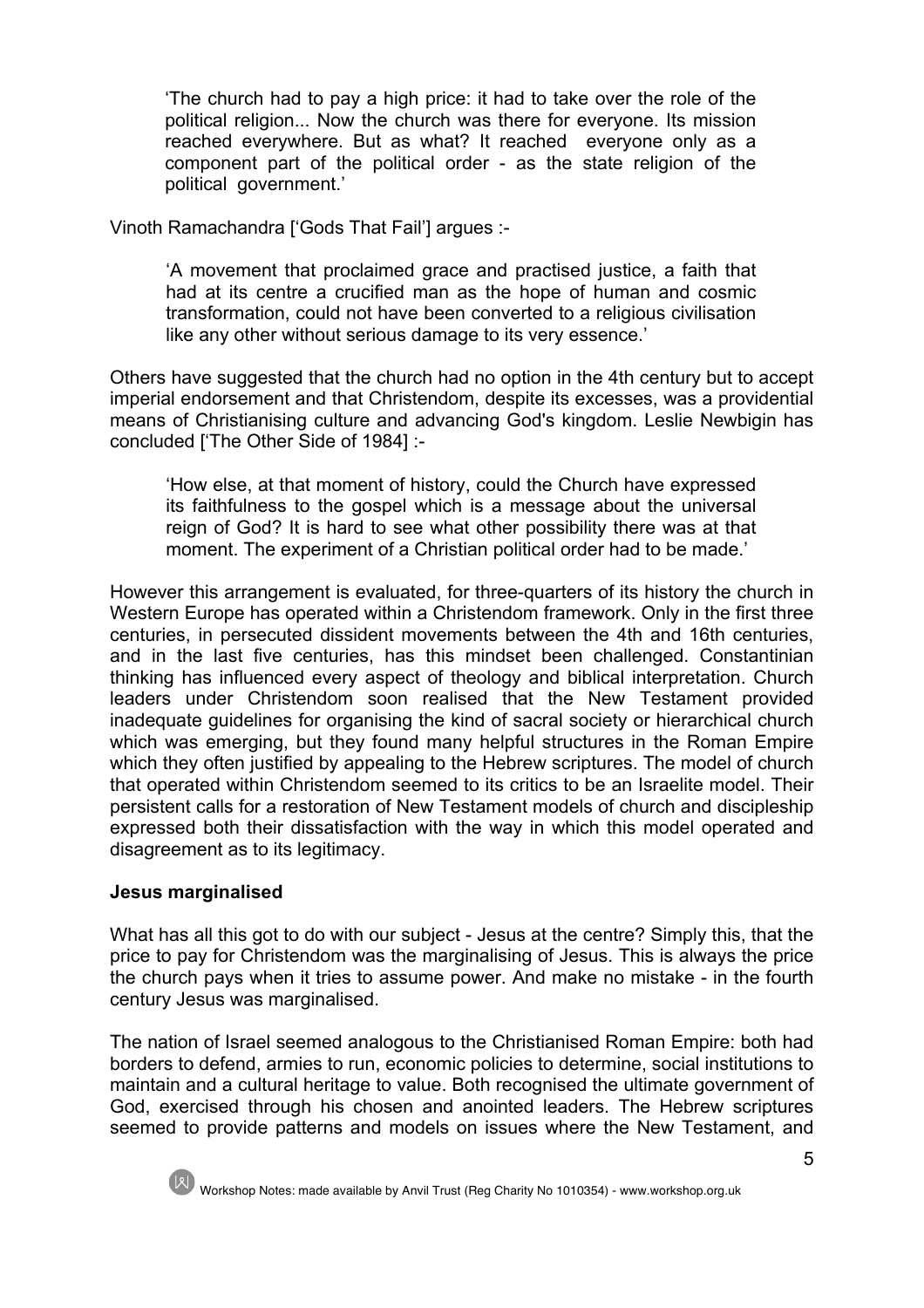Jesus, were silent. Apparently, the triumph of Christianity had not been envisaged and no guidelines were provided for running a state religion. Furthermore, some of Jesus' teaching was difficult to apply in this new situation: how did a Christian emperor love his enemies? How could a Christian politician 'take no thought for tomorrow'? The Sermon on the Mount especially presented problems: perhaps it should be interpreted as relevant only for inter-personal relationships rather than public life, or regarded as an unattainable ideal in this age? In time, such teachings were regarded as 'counsels of perfection', rather than guidelines for discipleship.

The problem went deeper still. Fundamentally embarrassing for state Christianity was the fact that Jesus had been crucified by order of the Roman Empire, acting through Pilate, its representative. The cross which Constantine put on the shields of his soldiers did not make a good symbol for a state religion. The dangerous memory of what Jesus said and did, his dealings with political and religious authorities, his championing of the poor and criticism of injustice: these elements were not helpful in a situation where church leaders were becoming politicians and supporters of the status quo. Somehow, the connection between the radical Jesus and 4th century Christianity had to be loosened.

A comparison of various documents at the beginning of the 4th century and the beginning of the 5th century reveals this change of focus. In the hymns the churches sung, in the sermons preached, in the teaching given to catechumens, as well as in theological treatises, Jesus and his teaching are given less and less attention. The Christocentrism of the New Testament writers and the early churches is replaced by a theological system in which the life of Jesus seems to be of marginal importance. Of course, he was still honoured as Saviour and risen Lord, but the human Jesus [his example, lifestyle, teachings and relationships] were quietly ignored. He just did not fit the new arrangement, he was too awkward, too challenging, too threatening.

This marginalising of Jesus is most evident in the creeds. During the fourth and fifth centuries, attempts were made to summarise what Christians believed about the fundamental matters of faith. These creeds have had tremendous influence on the way in which Christians have thought about God, Jesus, the church and many other matters. But they were developed in the formative years of Christendom, when Jesus was being marginalised, and this shows through.

# **PRACTICAL EXERCISE**

Consider the Nicene Creed, the origins of which were in a conference at Nicaea in 325, chaired by the emperor Constantine whose main concern was not theology but having a united church in his empire. The creed says quite a bit about Jesus, but what it does not say is just as important :-

## **THE NICENE CREED**

*I believe in one God, the Father almighty, maker of heaven and earth, and of all things, visible and invisible;* 

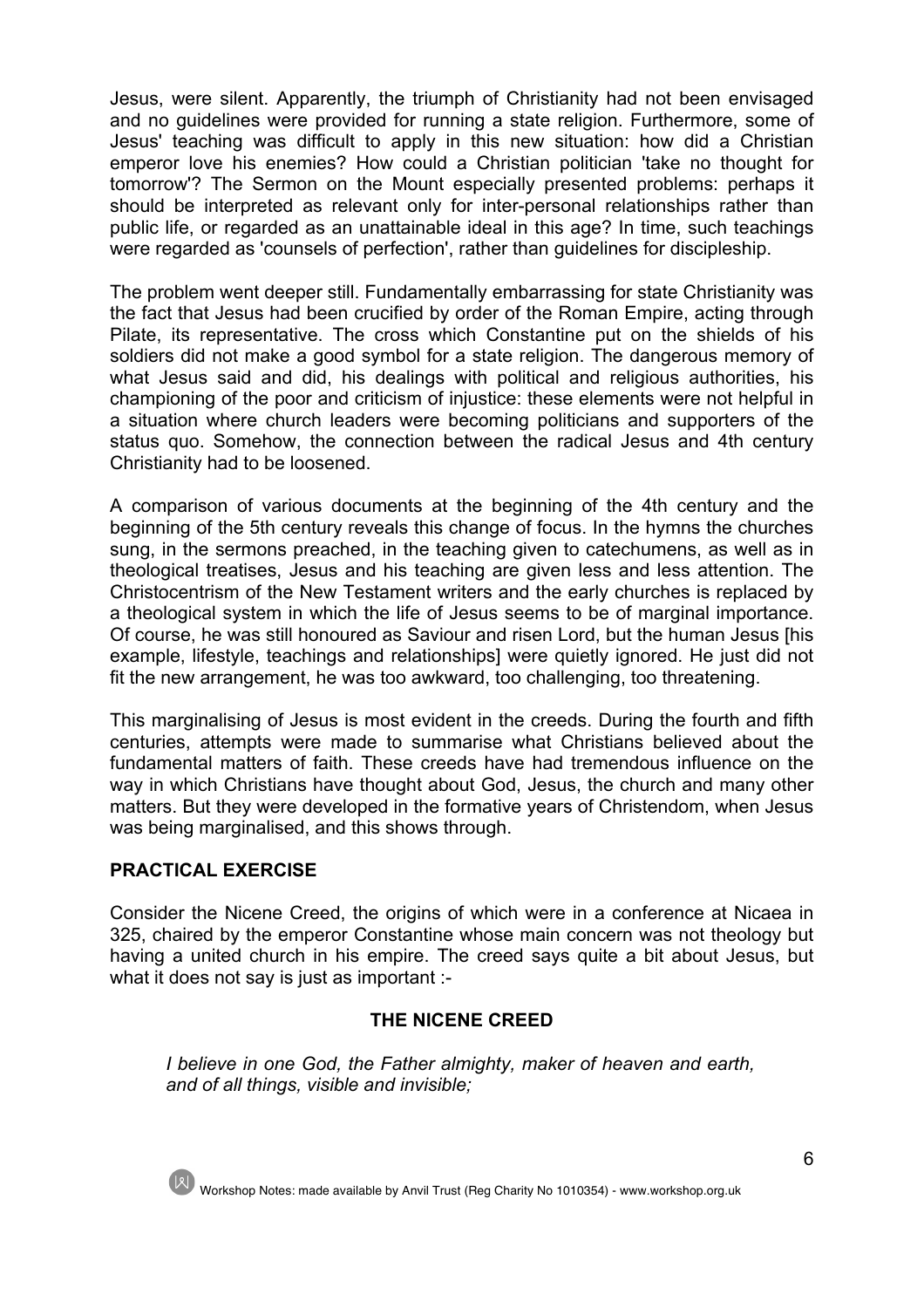*And in one Lord, Jesus Christ, the only-begotten Son of God, begotten of his Father before all worlds: God of God, Light of Light, Very God of Very God, begotten, not made, being of one substance with the Father, by whom all things were made.* 

*Who for us men, and for our salvation, came down from heaven; and was incarnate by the Holy Ghost of the Virgin Mary; and was made man.* 

*And was crucified also for us under Pontius Pilate; he suffered; and was buried. And the third day he rose again, according to the Scriptures; and ascended into heaven; and sits on the right hand of the*  Father. And he shall come again with glory to judge the living and the *dead; whose kingdom shall have no end.*

*And I believe in the Holy Ghost, the Lord and giver of life; who proceeds from the Father and the Son; who with the Father and the Son together is worshipped and glorified; who spoke through the prophets.*

*And I believe in one catholic and apostolic church; I acknowledge one baptism for the remission of sins; and I look for the resurrection of the dead and the life of the world to come.*

The creed affirms that Jesus is both divine and human but manages to ignore everything important about his human life, moving straight from his birth to his death. Where are his miracles, his relationships, his example, his teachings, his lifestyle? As in so many other fourth century documents, where is Jesus?

Christendom could cope with the divine Jesus and with a belief that Jesus was also human, but it could not cope with the reality of that human life. Though the creeds insist on his humanity, this seems little more than an abstract philosophical principle, unconnected to his way of life, relationships, teaching and miracles. The Jesus whom the churches expressed their faith in as they repeated the creeds was an exalted figure, a heavenly counterpart of the Christian emperor, remote and powerful, but no longer disturbing the status quo. And this has left a lasting legacy in European Christianity.

## **CHRISTOCENTRISM**

#### **Jesus is our model**

Christocentrism insists that Jesus is at the centre of Christianity. That the human life of Jesus is vital and cannot be ignored. That Jesus is our model, our pioneer, our leader, our teacher, our example - as well as our redeemer. That he was truly human and that his humanity matters. That the awkward teachings of Jesus are relevant and authoritative in every area of life - in politics as much as in family life, in social policy as well as church life, in economics as well as personal morality. That the Sermon on the Mount is meant to be lived not just admired.

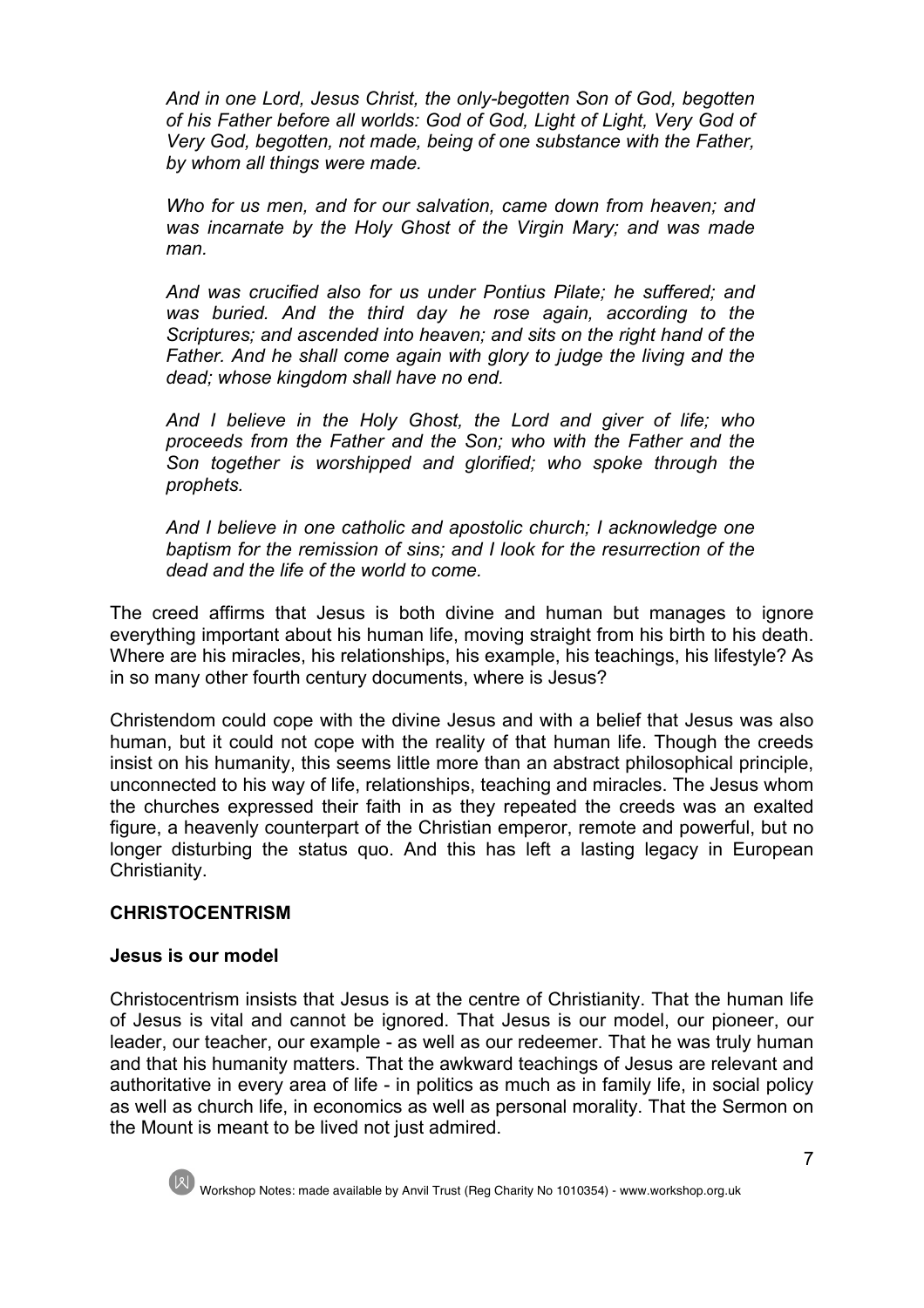Christocentrism also insists that Jesus is the centre of the Bible, the one to whom all the scriptures point, the one through whom all the scriptures must be interpreted. We do not start elsewhere and then try to fit the teaching of Jesus in [or ignore him if this is too awkward]. We start with Jesus and interpret everything else in the light of what he models and teaches.

Some examples are the ways in which we think about:

- The status and role of women in church and society
- Our responses to injustice
- Leadership structures and practices

But this Christocentric approach affects all kinds of issues. It profoundly challenges the way we worship, evangelise, work, treat creation, run our churches, get involved in society, exercise power etc.

It is urgent that we recover this approach. It was this approach which enabled the early churches to turn the world upside down. It was this that challenged their contemporaries and amazed their persecutors. It was this that was lost through the Christendom shift.

But Christendom is dead or dying. We live now in a post-Christian society and we desperately need to stop thinking in Christendom categories. Europe has rejected Christendom.

Arguably it has not yet seen enough of Jesus to decide what to do with him. The real Jesus is our trump card. The real Jesus is strangely attractive to people. Jesus is our central theme, the church's best kept secret. It is time to rediscover Jesus and to follow him into a world that is heartily sick of Christianity but which might yet fall in love with Jesus.

# **Questions and Reflections**

**1.** How do you evaluate the 'Christendom shift'? What else might church leaders have done in the 4th century?

**2.** What other subjects [alongside the examples given in these notes] might be affected by reading the Bible from a Christocentric perspective?

**3.** How can you for your local church] help people to encounter the real Jesus?

# **Reading and Resources**

S Murray '**Post-Christendom'** pub Paternoster 2004

S Hauerwas **'After Christendom?'** pub Abingdon 1991

S Hauerwas & W Willimon **'Resident Aliens'** pub Abingdon 1991

A Kee **'Constantine versus Christ'** pub SCM Press 1982

A Kreider **'The Change Of Conversion and the Origin of Christendom'** pub Trinity Press International 1999

S Murray **'Biblical Interpretation in the Anabaptist Tradition'** pub Pandora 2000